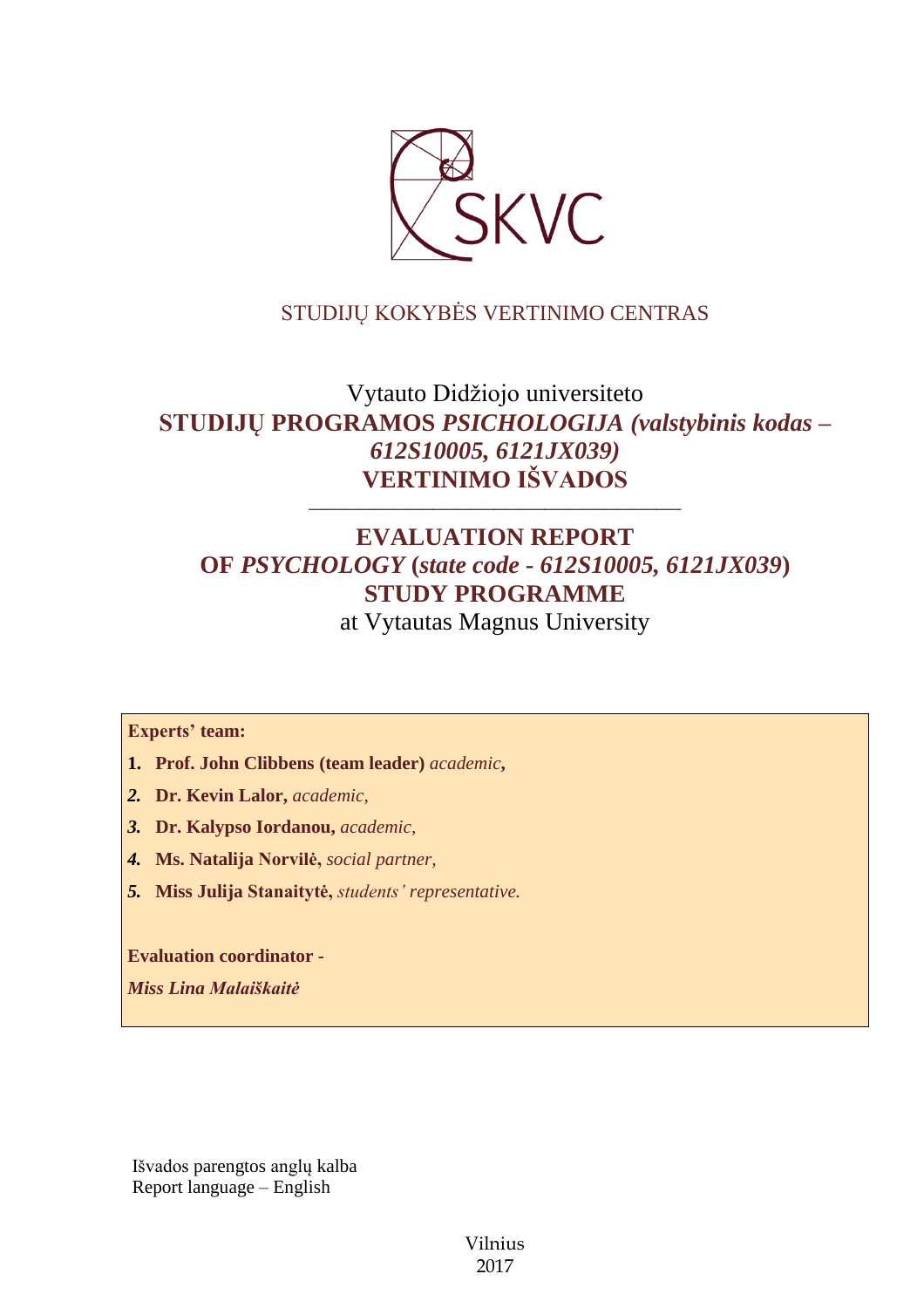## **DUOMENYS APIE ĮVERTINTĄ PROGRAMĄ**

| Studijų programos pavadinimas                        | Psichologija                                                |
|------------------------------------------------------|-------------------------------------------------------------|
| Valstybinis kodas                                    | 612S10005 (6121JX039)*                                      |
| Studijų sritis (studijų krypčių grupė)*              | Socialiniai mokslai (Socialiniai mokslai)*                  |
| Studijų kryptis                                      | Psichologija                                                |
| Studijų programos rūšis                              | Universitetinės studijos                                    |
| Studijų pakopa                                       | Pirmoji                                                     |
| Studijų forma (trukmė metais)                        | Nuolatinė (4)                                               |
| Studijų programos apimtis kreditais                  | <b>240 ECTC</b>                                             |
| Suteikiamas laipsnis ir (ar) profesinė kvalifikacija | Psichologijos bakalauras (Socialinių mokslų<br>bakalauras)* |
| Studijų programos įregistravimo data                 | 1997-05-19 Isak. Nr. 565                                    |

\* skliaustuose nurodomi nauji duomenys, kurie pasikeitė nuo 2017 m. sausio 1 d. įsigaliojus Studijų krypčių ir krypčių grupių, pagal kurias vyksta studijos aukštosiose mokyklose sąrašui bei Kvalifikacinių laipsnių sąrangai.

# ––––––––––––––––––––––––––––––– **INFORMATION ON EVALUATED STUDY PROGRAMME**

| Title of the study programme.                          | Psychology                                                            |
|--------------------------------------------------------|-----------------------------------------------------------------------|
| State code                                             | 612S10005 (6121JX039)*                                                |
| Study area (Group of study field)*                     | Social Sciences (Social Sciences)*                                    |
| Study field                                            | Psychology                                                            |
| Type of the study programme.                           | University studies                                                    |
| Study cycle                                            | First                                                                 |
| Study mode (length in years)                           | Full-time (4)                                                         |
| Volume of the study programme in credits               | 240 ECTS                                                              |
| Degree and (or) professional qualifications<br>awarded | Bachelor of Psychology (Bachelor of Social<br>$Sciences$ <sup>*</sup> |
| Date of registration of the study programme            | 19 <sup>th</sup> May 1997 Order 565                                   |

\* in brackets new data provided, valid from 1 January, 2017 after List of study fields and groups of study fields Framework of qualification degrees came into force.

Studijų kokybės vertinimo centras

©

The Centre for Quality Assessment in Higher Education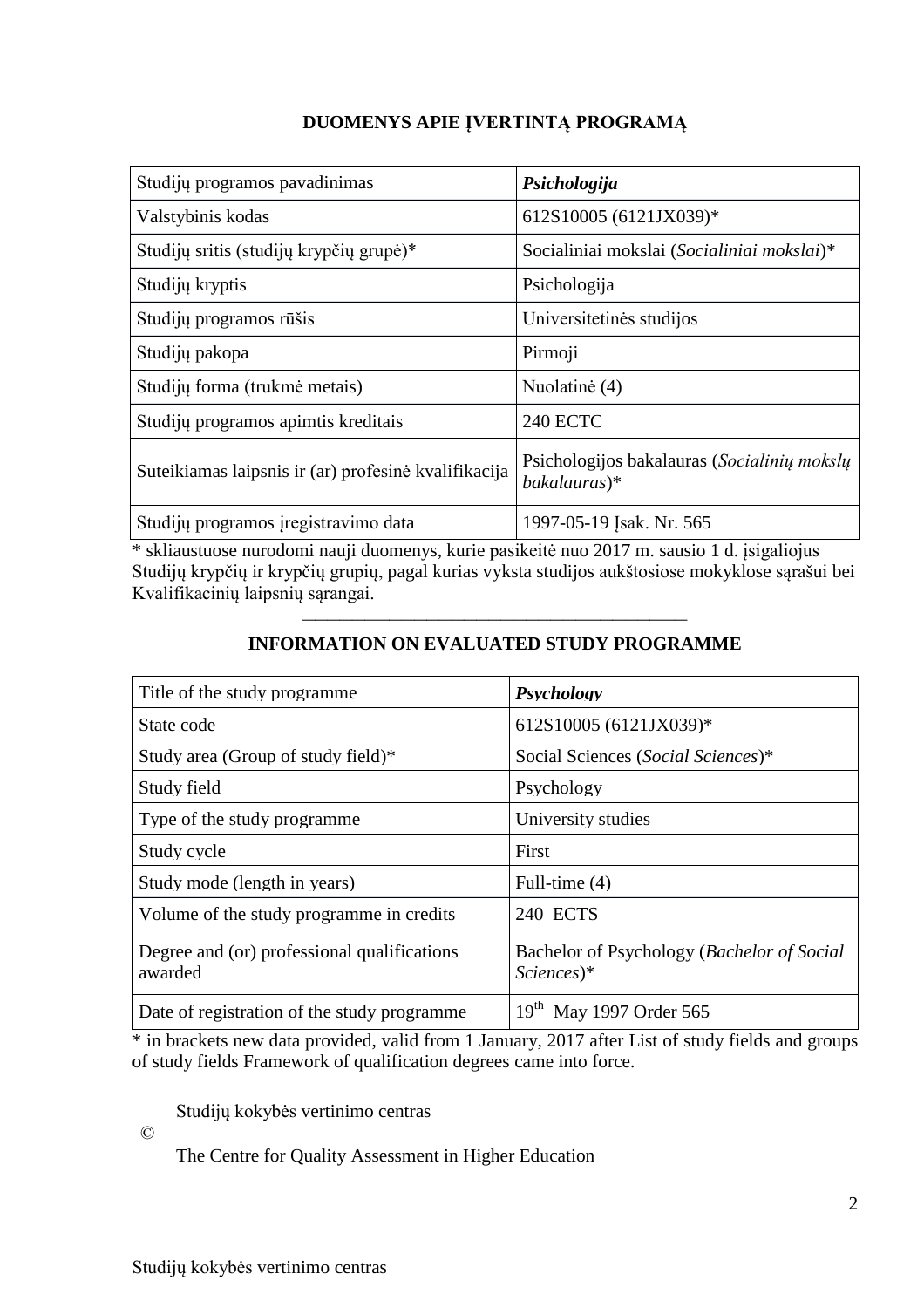# **CONTENTS**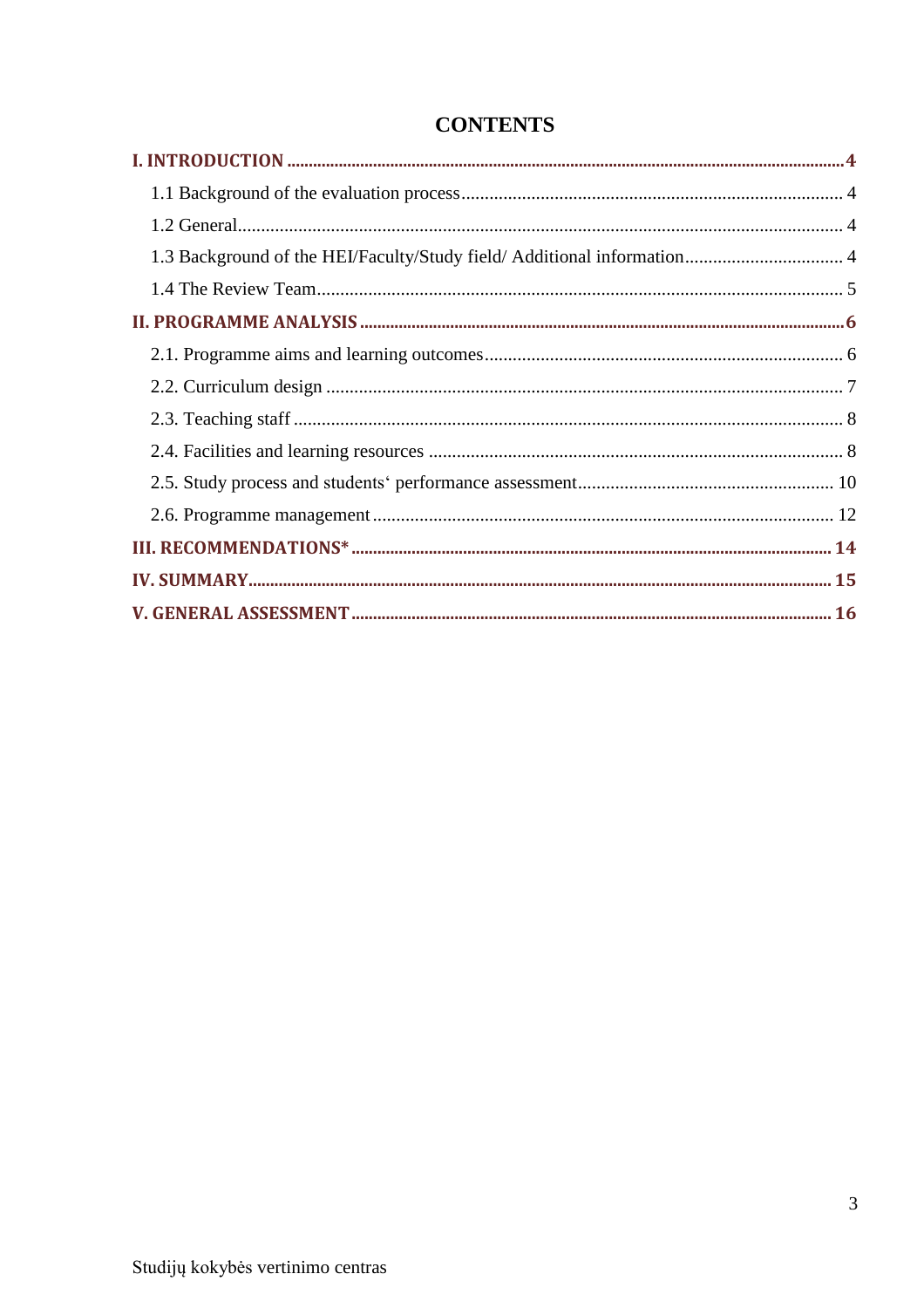#### **I. INTRODUCTION**

#### *1.1 Background of the evaluation process*

The evaluation of on-going study programmes is based on the **Methodology for evaluation of Higher Education study programmes,** approved by Order No 1-01-162 of 20 December 2010 of the Director of the Centre for Quality Assessment in Higher Education (hereafter – SKVC).

The evaluation is intended to help higher education institutions to constantly improve their study programmes and to inform the public about the quality of studies.

The evaluation process consists of the main following stages: *1) self-evaluation and selfevaluation report prepared by Higher Education Institution (hereafter – HEI); 2) visit of the review team at the higher education institution; 3) production of the evaluation report by the review team and its publication; 4) follow-up activities.*

On the basis of external evaluation report of the study programme SKVC takes a decision to accredit study programme either for 6 years or for 3 years. If the programme evaluation is negative such a programme is not accredited.

The programme is **accredited for 6 years** if all evaluation areas are evaluated as "very good" (4 points) or "good" (3 points).

The programme is **accredited for 3 years** if none of the areas was evaluated as "unsatisfactory" (1 point) and at least one evaluation area was evaluated as "satisfactory" (2 points).

The programme **is not accredited** if at least one of evaluation areas was evaluated as "unsatisfactory" (1 point).

#### *1.2 General*

The Application documentation submitted by the HEI follows the outline recommended by the SKVC. Along with the self-evaluation report and annexes, the following additional documents have been provided by the HEI before, during and/or after the site-visit:

| No. | Name of the document                                                                           |  |
|-----|------------------------------------------------------------------------------------------------|--|
|     | Additional information on staff h-index scores, impact factor, publications and<br>conferences |  |

#### *1.3 Background of the HEI/Faculty/Study field/ Additional information*

VMU, established in 1922 and re-established in 1989, is a classical university of Liberal Arts based on the common beliefs and values of freedom, openness and dialogue, and orientated towards humanistic culture. Its Liberal Arts education profile, with core emphasis on studying broadly themed subjects, ensures that the studies offered at VMU are not narrow, or restricted to specialized, pre-defined subjects. It adheres to its values – to be critical and engaged, to be international and multilingual, and to promote creativity in science and arts – listed in the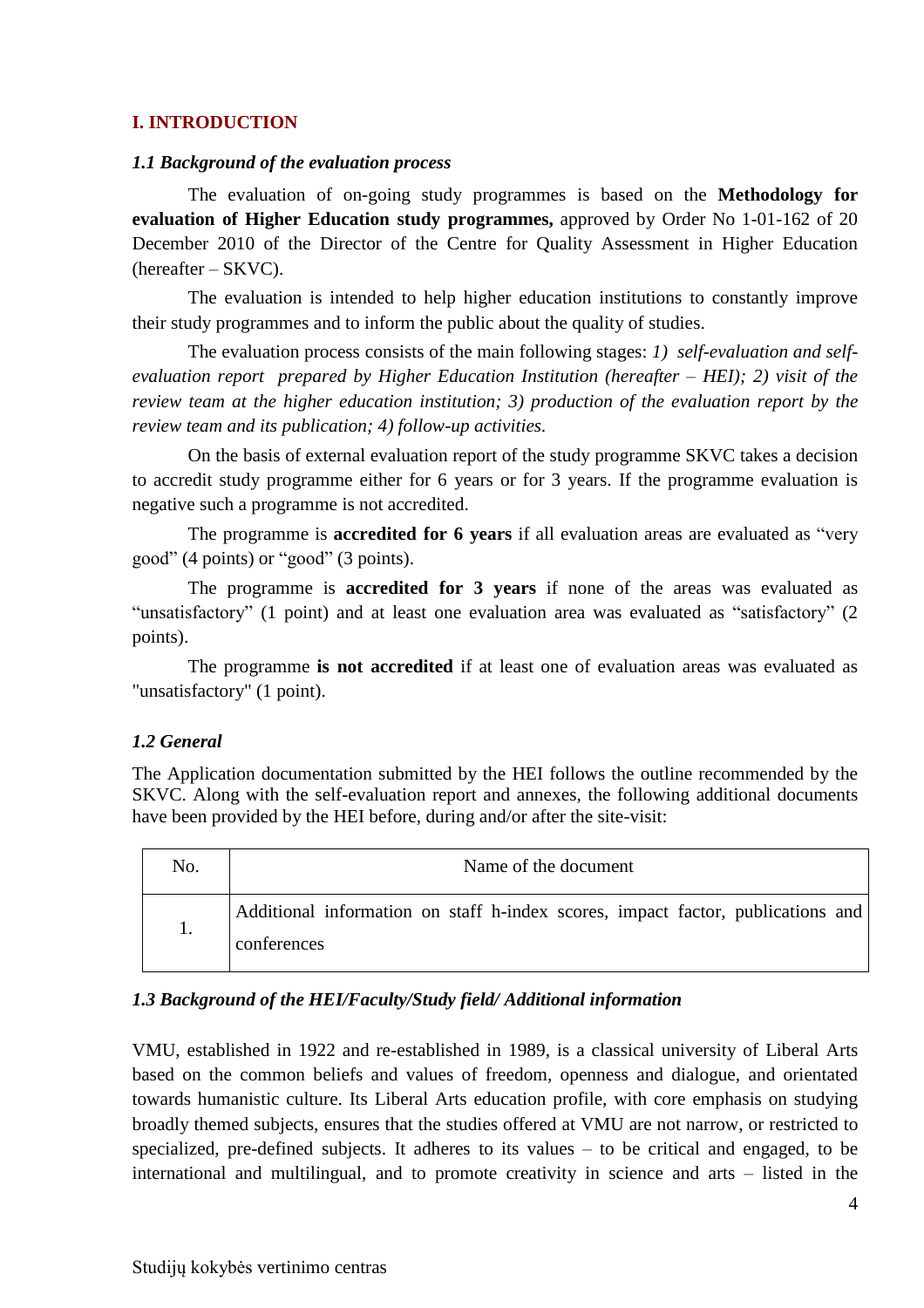Mission and Vision statement. The University study and research units cover a broad spectrum of fields ranging from humanities, social sciences and arts to the fundamental sciences, environmental sciences and biotechnologies.

The status, management and structure of VMU are regulated by the Statute of the University (2012). VMU is managed by two collegial bodies, the Council and the Senate, and the separate managerial body of the Rector. The Council is a collegial management body which affirms the University's vision, mission and the strategy as well as financial issues; the Senate is a collegial body managing the academic affairs of the University. The University is headed by the Rector.

There are 13 academic divisions at VMU: 10 faculties (Faculty of Economics and Management, Faculty of Natural Sciences, Faculty of Humanities, Faculty of Informatics, Faculty of Catholic Theology, Faculty of Arts, VMU Music Academy, Faculty of Political Science and Diplomacy, Faculty of Social Sciences, and Faculty of Law), VMU Kaunas Botanical Garden, Institute of Foreign Languages, and Innovative Studies Institute. In addition, there are 6 university centers and Student Representative Council. Administration and service functions are performed by 11 offices and 6 other units. 10 public enterprises are founded by VMU.

VMU provides 51 first-cycle programs (5 study programs are implemented in English), 58 second cycle programs (22 study programs in English), integrated law studies, non-degree studies of pedagogy and 18 third –cycle study programs.

The first-cycle study programme "Psychology" (hereinafter the Programme) was designed and is implemented at the Department of Psychology (hereinafter the Department) of the Faculty of Social Sciences (hereinafter the Faculty) at Vytautas Magnus University (hereinafter VMU or the University). The Programme was launched in 1991 (the newest state registration code is 612S10005), and the number of students is 247.

In 2011-2015 the Programme was realized by General Psychology and Theoretical Psychology Departments that were re-structured into a joint Department of Psychology in September of 2016. The Programme is carried out in close collaboration with Psychological Clinic (hereinafter the Clinic), which, together with the Department of Psychology, organizes practice for bachelor and master students, maintains relations with social partners, performs scientific and practical activities and projects for research collaboration with other institutions. The Department of Psychology is responsible for Bachelor, Master (School, Organizational and Health Psychology) and postgraduate studies in Psychology. Functional relations and collaboration between the Department and the Clinic favour continuity of students within the three-level system of studies and correspond to university model of studies, combining research, studies and practice, as well as to the Descriptor of Psychology Study Field, approved by the Ministry of Education and Science.

## *1.4 The Review Team*

The review team was completed according *Description of experts' recruitment*, approved by order No. 1-01-151 of Acting Director of the Centre for Quality Assessment in Higher Education. The Review Visit to HEI was conducted by the team on *8th November, 2017.*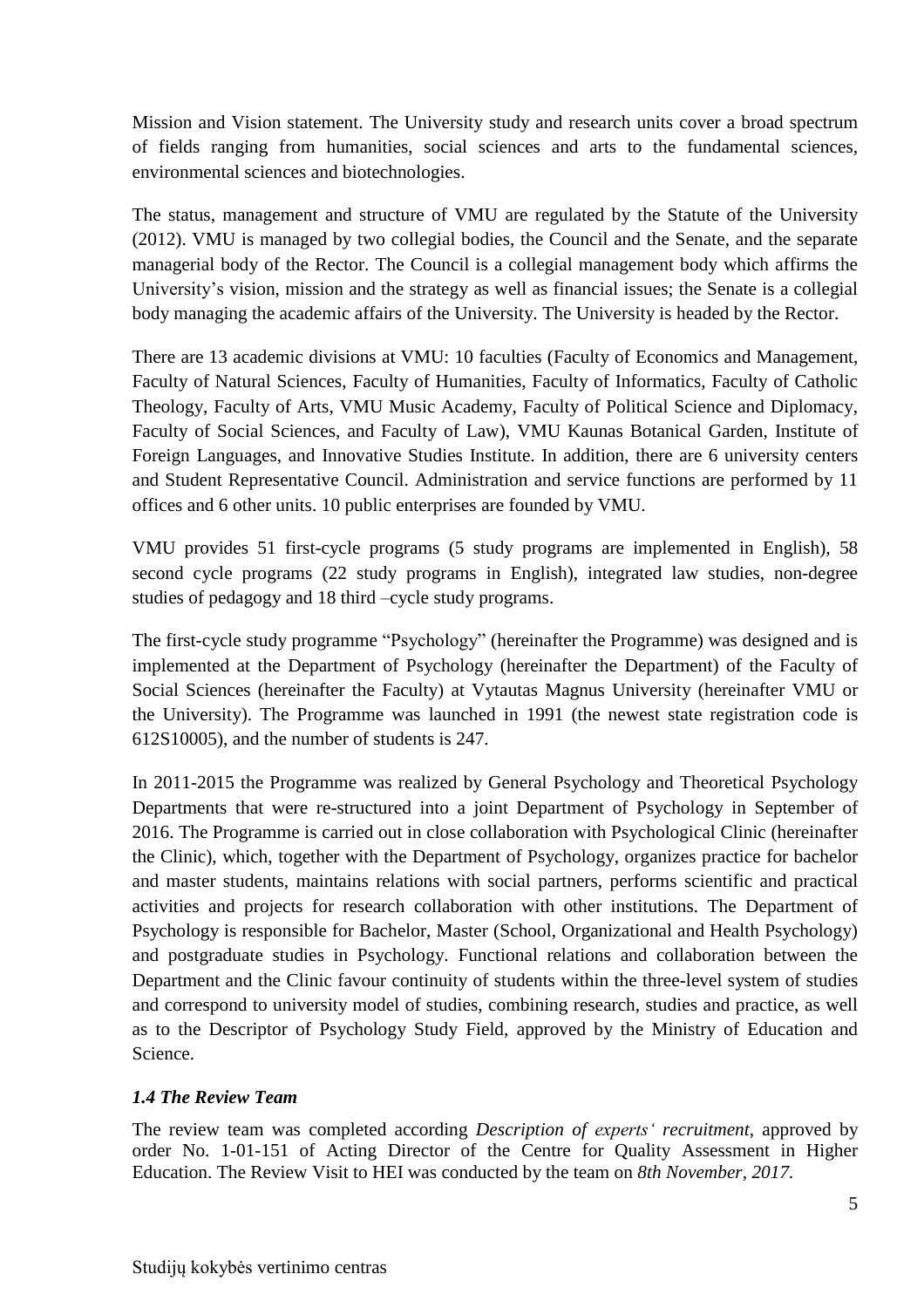- **1. Prof. John Clibbens (team leader),** *Emeritus Professor of Developmental Psychology, Birmingham City University, United Kingdom;*
- *2.* **Dr. Kevin Lalor,** *Head of Department of Social Sciences, Dublin Institute of Technology, Ireland;*
- **3. Dr. Kalypso Iordanou,** *Assistant Professor in Psychology, University of Central Lancashire Cyprus, Cyprus;*
- **4. Ms. Natalija Norvilė,** *lecturer of Institute of Psychology, Mykolas Romeris University, Lithuania;*
- *5.* **Miss Julija Stanaitytė,** *student of Human Resource Management study programme, Kaunas University of Technology, Lithuania.*

**Evaluation coordinator – Miss Lina Malaiškaitė**

#### **II. PROGRAMME ANALYSIS**

#### *2.1. Programme aims and learning outcomes*

The programme aims and intended learning outcomes are clearly defined and fully accessible in publicly-available sites, including the government's AIKOS website and University and faculty websites. They are also published in the university's annual information bulletin, and propagated through Open Days and school visits. They are clearly outlined in the SER and also in a detailed annex outlining the programme that was made available to the expert team.

The learning outcomes cover the expected subject content of a first cycle Psychology degree, including appropriate reference to research methods and ethics as well as providing the undergraduate basis for an understanding of the professional application of psychological knowledge and methods. It was clear from discussion with the programme team during the visit that they are regularly reviewed by the programme committee.

The objectives and learning outcomes are also linked to the requirements of the country and the labour market. This was discussed in detail in the SER where a range of issues confronting Lithuanian society were discussed together with the relevance of different aspects of training in Psychology, as delivered through the structure of the programme at VMU. These issues include a range of public health problems including mental illness and drug and alcohol dependency. The rate of suicides is concerning for all ages and has been increasing in children and adolescents. There are also problems linked to ageing of the population. Most of these issues can only be addressed effectively once a professional level of training is reached, but the programme under consideration provides the necessary undergraduate basis for this.

The aims and outcomes are entirely consistent with the overall mission and strategy of the university, which is described in the SER. The mission of VMU is to produce graduates able to contribute to society in general and specific ways and to show qualities of leadership. It was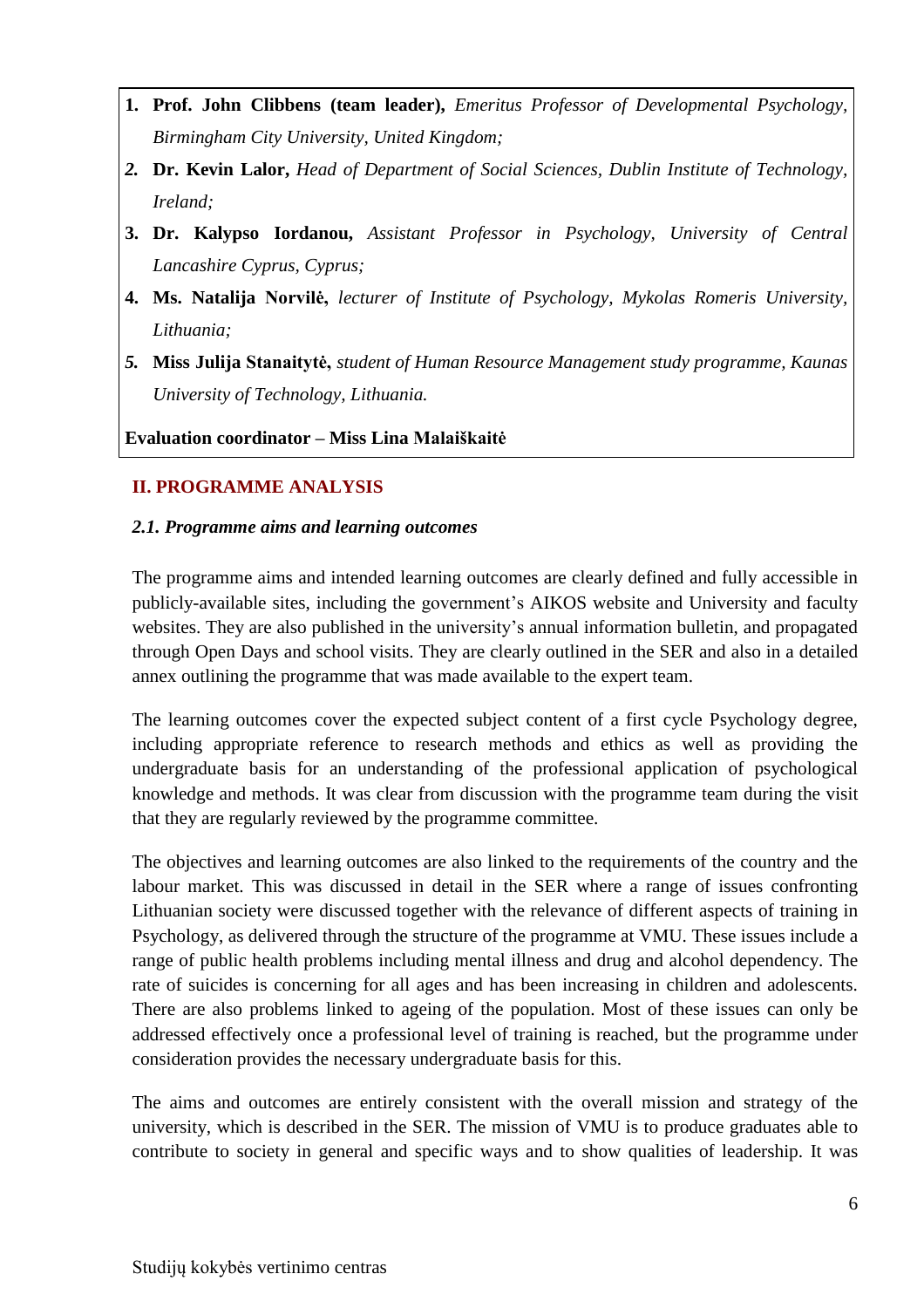clear in the discussion with senior managers that Psychology is seen as very important to the faculty and the University: Psychology has the largest number of students at VMU.

From the documents supplied (SER and annexes) and discussion with staff and other stakeholders it seems clear that the programme aims and learning outcomes are appropriate and linked to academic and professional requirements. They are consistent with both national and broader European expectations – one of the annexes supplied to the expert team showed the mapping of programme outcomes to the European Qualifications Framework, demonstrating that the programme is at an appropriate academic level and is consistent with European requirements for Psychology at Bachelor's level (i.e. first cycle).

In general the title of the qualification, the content and learning outcomes are well-tuned and consistent. The learning outcomes and content are appropriate in coverage for a first cycle degree in Psychology, covering core and applied areas of the subject, as noted above.

#### *2.2. Curriculum design*

The full-time BA in Psychology is a 240-credit four-year programme, offered in the Faculty of Social Sciences. The curriculum design and learning outcomes are in accordance with the Descriptor of the Study Field of Psychology, approved by Order No V-923 of the Minister for Education and Science, 27 August 2015.

There is evidence of a well-functioning Programme Committee, which consists of faculty members, students from each year of the programme and social partners. There is clear evidence of regular review of the curriculum by the Programme Committee, focusing on content, credit distribution and the overall assessment strategy. There is evidence of regular and systematic reaching out to social partners regarding the curriculum and, by consequence, graduate attributes. The expert team was informed that no fewer than three curriculum reviews had been undertaken in the last six years, including an alignment of the Programme with the Bologna process.

Accordingly, the Programme curriculum is appropriate and well balanced across the four years of the programme, and each subject (module) has been aligned to the Programme Learning Outcomes. The curriculum is presented to students in a well-designed and well-structured manner, with no evidence of repetition or inappropriate sequencing of material. The content is appropriate for this level of study, and the scope of the Programme is sufficient to achieve the learning outcomes.

As well as core subjects in psychology, students select from an impressive range of optional modules from the Arts; Humanities; Economics and Management; Biomedical and Physical sciences; and an extensive range of modern languages. In addition, they take an 'Introductory practice in psychology' practicum, as well as three further practicums in three different workplace settings. Students are provided with clear goals and learning outcomes for each practicum, and these are assessed using a portfolio completed by students on placement.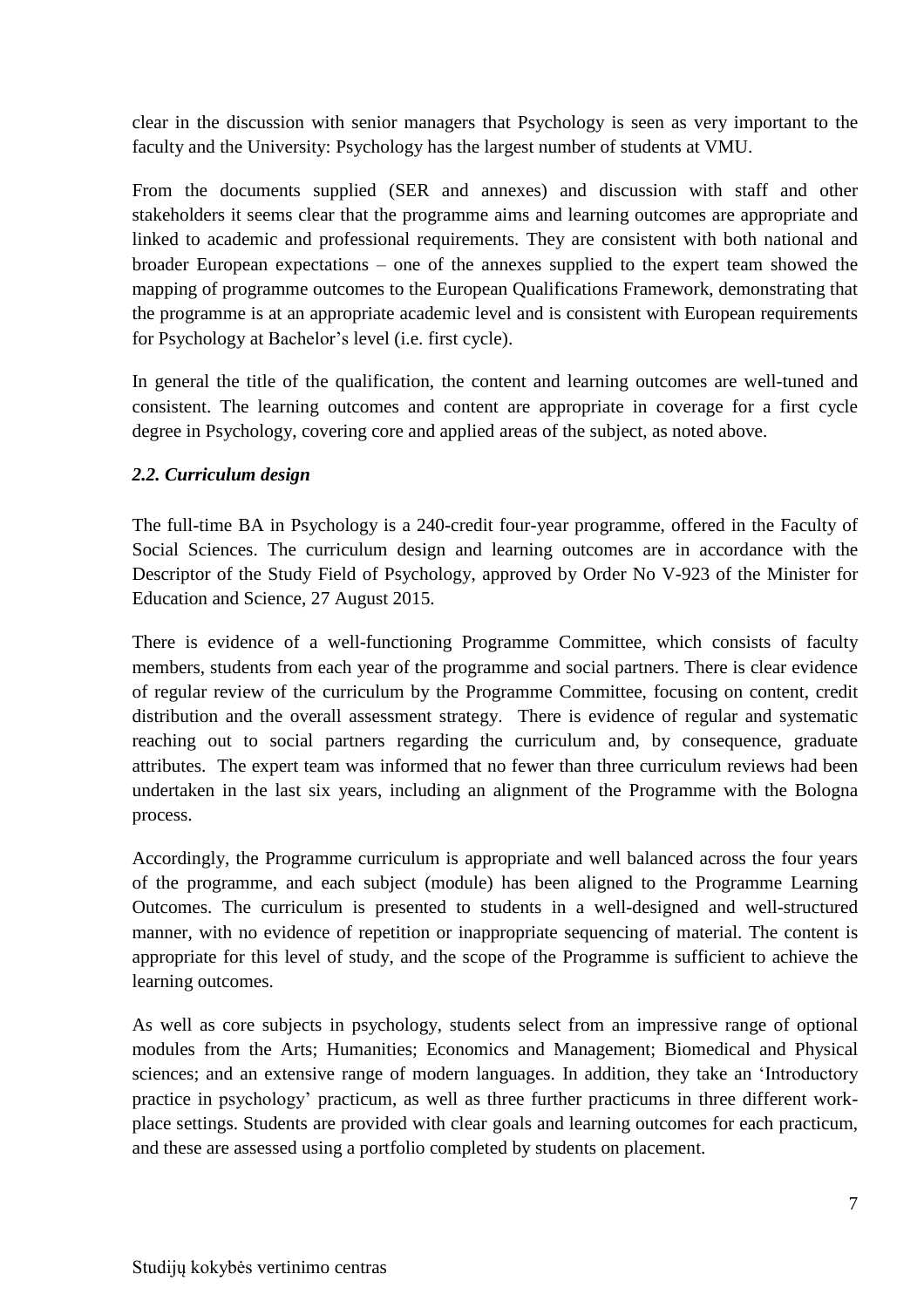The Course Descriptions contain appropriate content and reading across all main domains of psychology. The reading lists as presented to the panel were generally somewhat dated. It was striking across all reading lists how few sources were published after 2012. However, expert team was informed that more contemporary sources are provided to students via Moodle, which, since 2013, is used for all subjects.

#### *2.3. Teaching staff*

31 persons are listed as members of the teaching staff at Vytautas Magnus University. The qualifications of the staff are appropriate; the majority of the staff (75%) holds a PhD degree. There are 7 assistant professors without a PhD who are involved mainly in seminars and laboratory work. The programme includes 5 Professors, 4 more Professors than in the previous evaluation, that shows there are opportunities for promotion and professional development at the Psychology programme at Vytautas Magnus University. The number of staff members and their qualifications are sufficient to achieve the Programme aims and learning outcomes.

The university also encourages the professional development of the psychology staff. The staff participates actively in programs for professional development such as the ERASMUS+, conferences, seminars, internships and trainings which are fundamental for advancing both their research skills and their teaching skills. Indeed, it is impressive that research appears to be a clear priority for the university. A considerable number of staff members, 10 members, visit other universities in the context of the Erasmus+ programme each year. This is a very good practice, which should be continued in the future. The staff members may consider exploring possibilities for establishing research collaborations during their visits, which may lead to strong publications in international journals.

The teachers' mean age ( $M = 42.77$  years) and distribution are appropriate. Turnover of the staff is minimal, having to do mostly with retirement. The low staff turnover ensures the smooth running of the programme. The student/instructor rate is appropriate for higher education. The programme staff fulfils the legal requirements.

The number of international publications by the psychology staff is quite low. When the expert team asked the university to provide further data regarding the research activity of the faculty staff, the university provided information for 15 of the 31 faculty members. Of these 15 faculty members, 7 have h-index factor 5 or lower. The h-index factor ranged between 2 and 10. The hindex factor that was reported for the faculty staff of the psychology programme suggests that there is a need to invest more efforts in supporting faculty staff to pursue high quality research and increase the visibility of their work by publishing in international journals and presenting their work more at international conferences.

#### *2.4. Facilities and learning resources*

General study subjects are mainly delivered in the central buildings of the University. Since 2014 the study field subjects are mainly delivered in the new Faculty building (shared together with the Faculty of Law) with sufficient number of classrooms and additional spaces for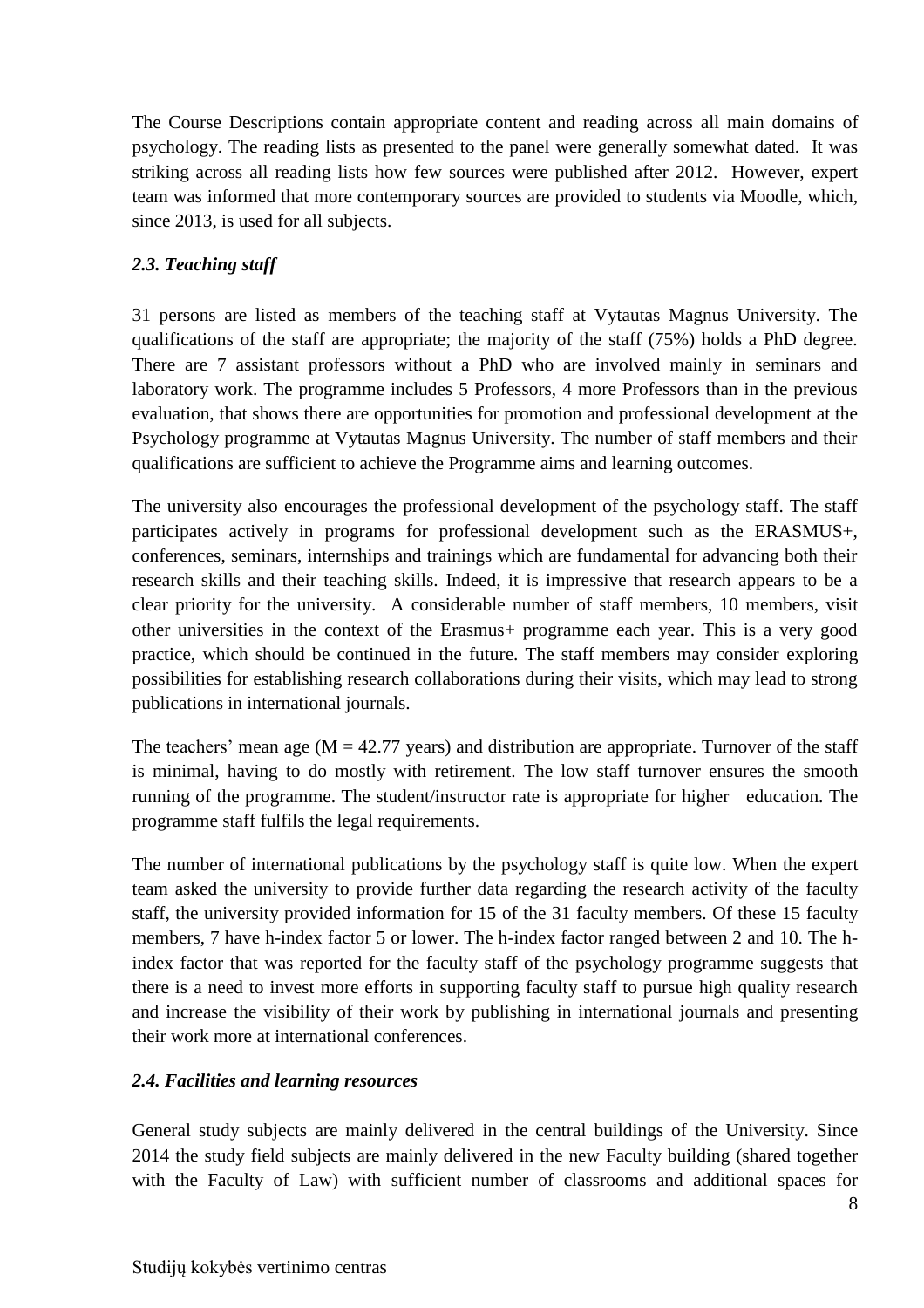individual work, group work and consultations. There are 83 classrooms at the University which can be used for the study process according to the Programme needs. The size of the rooms varies from 15 up to 150 working places for students. The new building is situated a bit far from the main building, therefore students need to travel by bus from one building to another (e.g. for laboratory work at the Faculty of Natural Sciences), however they did not express any dissatisfaction with this fact.

All the classrooms are computerised and equipped with multimedia projecting equipment, additional technical equipment can be provided on demand. The new building has one room which has been equipped for video conferencing (15 workplaces), one more room provides students and teachers with a smart board (10 workplaces), a meeting room can be used for discussions (15 workplaces), and students can also perform their assignments in the space arranged for their group work. The building is fully adjusted for the disabled people: equipped with ramps for wheelchairs, a specially designed WC, the doors are widened, specialised tables and chairs are provided, etc. Classrooms, laboratories and the main public areas are covered with Wi-Fi, therefore students have possibilities to use their laptops. 2 computer classes (Room 201 and Room 202) with 40 computers are used for psychological laboratory assignments. Additionally, two rooms of Psychology Clinic are used for laboratory works, experimental works and for psychological consultations and group work as well. Students have a possibility to use a computer class with 12 computers in the Faculty of Natural Sciences (Vileikos St.) both for laboratory work in Neurophysiology and for experimental work for their Bachelor theses. Students mentioned that there is enough space for the individual students' consultations, group work etc.

Teachers of the Programme have enough office space (shared offices with 4-5 persons in each) that is used both for their individual work and for meeting with students.

There is a limited number of statistical software for studies and research: only 26 out of total 91 SPSS licences (24 version) are in the Faculty - 21 of them are installed in one computer class, 5 more are used by teachers. 3 more additional licences are in the clouds. Software is updated each year. SPSS and AMOS software for statistical analysis of empirical research data is used both for teaching various subjects in statistics and for students' consultations on writing their Bachelor thesis. Social partners noted that quality of statistical analysis performed by students is increasing every year, some students use AMOS and MPlus for the analysis of quantitative data. Qualitative data analysis software MAXQDA is also installed in the computers at the faculty, so students can use it for the analysis of the qualitative data in their Bachelor theses. The number of existing software licences is enough for current number of students.

Students can choose the practice location corresponding to their interests, needs and convenience (for instance, one can choose the practice location in his/her home town). Some students choose several institutions for their practice (e.g. a school and a Human Resources department in the organization). Practice institution must have a position of a psychologist, who must have not less than 2 years of professional practice in this position and having both Bachelor and Master degree in psychology. A tripartite agreement is signed among the student, practice institution and the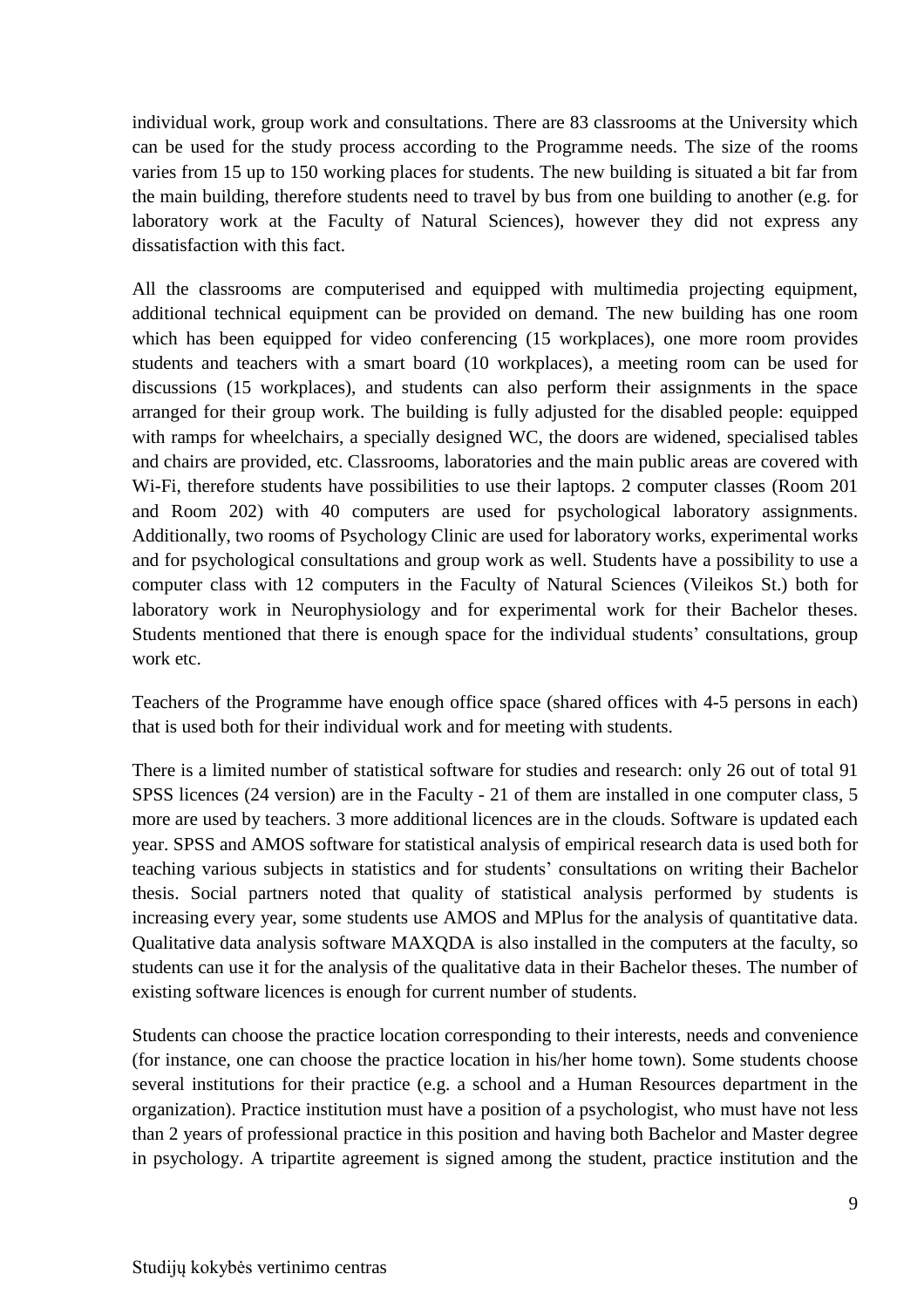University. These agreements ensure that all premises needed for the tasks will be provided in the practice institution. Students and alumni were satisfied with their internship, alumni mentioned that internship was important for their career - after the internship they were able to identify what they want to do (or do not want to do) later.

The main textbooks and other resources (journals, articles, methodological materials) for the Programme implementation are stored at the VMU Library. The list of textbooks recommended for each subject (in Lithuanian and English languages) available at the VMU Library funds is provided in the descriptions of each subject. As the number of some textbooks is not sufficient to allow the students to take them out for reading at home, all the mandatory teaching materials (ebooks or books in .pdf format used for the subjects) are available online in the Moodle system.

The library provides access for the Programme students to 21 databases, ensuring that students can access the main databases with the newest scientific papers in psychology, e.g. PsycARTICLES, Sage Journals Online, SpringerLink, Wiley Online Library etc. Students and teachers have access to databases from the library webpage via the University computers without passwords, from other computers with passwords; a remote access is possible for some databases.

#### *2.5. Study process and students' performance assessment*

Entrance requirements for students are well – founded, consistent and transparent, because national institution LAMA BPO organizes admission process. It should be highlighted that the number of students in this programme is stable and, in comparison with other programs in the faculty, quite big. On the other hand, it should be mentioned that the dropout rate could be reduced, because there are students who enter the programme with quite low scores (around 2). It is positive that some actions are being taken to address the dropout rate. For instance, there is a monitoring system, and academic support from teachers and administration is available all the time.

The organisation of the study process ensures proper implementation of the programme and achievement of the intended learning outcomes. At the beginning of studies, students have an introductory course where all necessary information about University systems, library, and rules are presented. Furthermore, at the beginning of each course students are presented with the information about courses they take, for example, course evaluation process, purpose and learning outcomes of the course. During meetings with students and alumni it was stated that students are provided with all the information they need through meetings with administration, by e-mails, Moodle and etc. Furthermore, it was mentioned by students that during the process of choosing elective courses, students get the review from other students about the courses. In addition, students appreciate the flexibility and information that programme managers and teachers provide, ensuring proper implementation of the learning outcomes.

Students are encouraged to participate in scientific activities by being involved in scientific national and international conferences by preparing publications, presentations. It is positive that the Faculty and its Department provide various opportunities not just in scientific areas, but also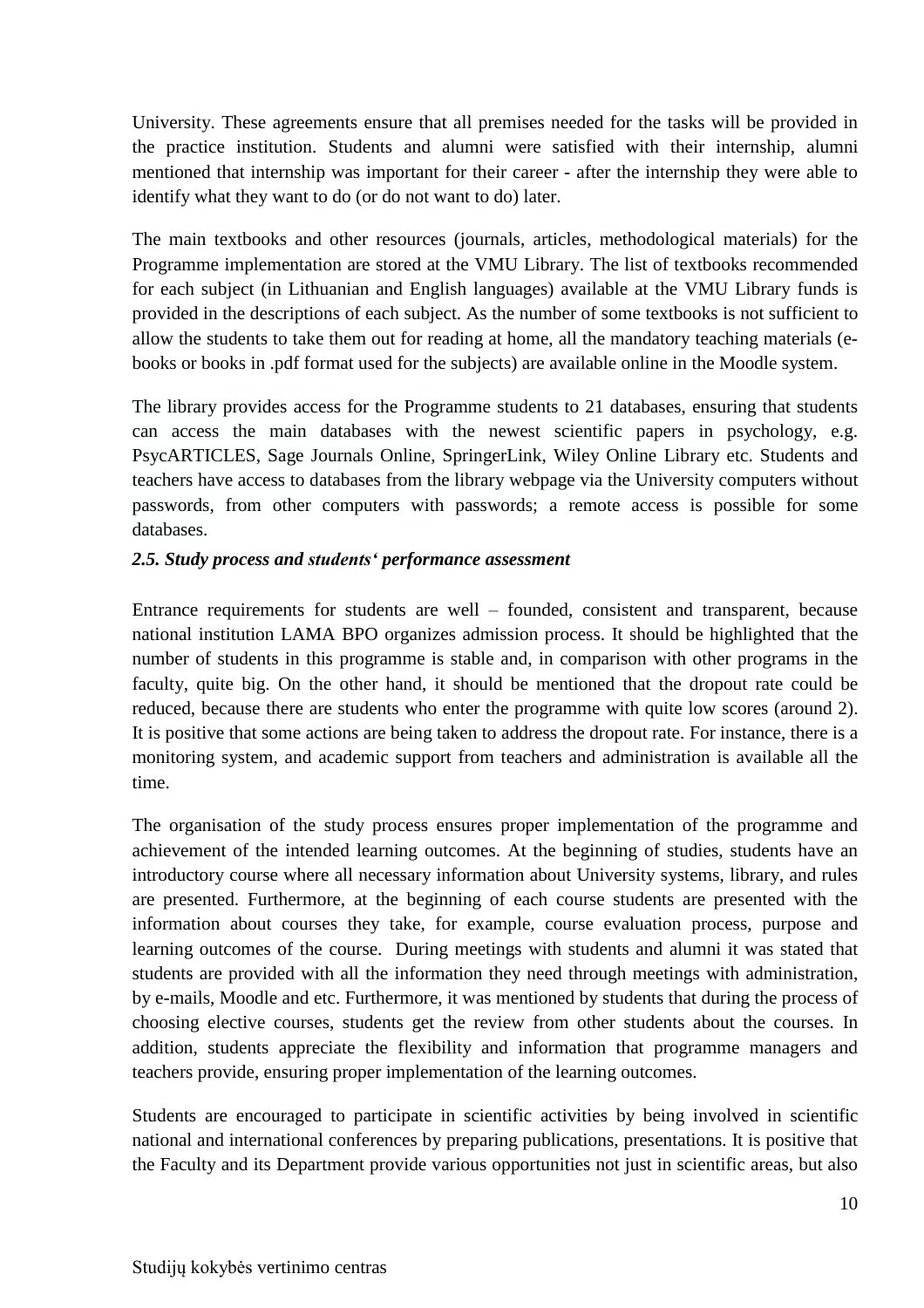students are motivated to volunteer and do internships in different organizations. Students mentioned that they have meetings with teachers where they present their research and sometimes teachers encourage students to be involved in one or other research too.

Students have multiple opportunities to use mobility programs to study or have an internship abroad. The Faculty has many different contracts with other universities and countries, but students are not actively using opportunities to go abroad for studies or internship. During a 5 year period, according to Annex 23, only 46 students used the Erasmus mobility programme. Administration has mentioned that student mobility depends on grants they get for programme and students of Psychology always exploits all the grants which programme gets. Furthermore, administration has various funds and scholarships to encourage students to participate in the projects or internships abroad. It is worth mentioning that following the last evaluation, the department made some improvements (including the provision of some courses in English), in order to attract more international students to the programme courses.

The University ensures very good academic and social support. It is very oriented to students by providing all necessary information through Moodle, by e-mails, social networks etc. It is positive that there is an introductory week to introduce students to the University and the study processes. All teachers and administration emphasized that students could not only get the support by asking, but teachers are ready to help and provide the support from their initiative too. Students, who need, get dormitories, scholarships. Teachers and programme managers are supporting students during their studies and final thesis by providing consultations face to face or by e-mails etc. Furthermore, if students are facing personal issues there is psychological clinic where students could get the consultation and support if they need it. In addition, students are very happy and feeling supported by teachers and university staff. Indeed, students highlighted the friendly, supportive culture that exists between students and teaching, management and administrative staff.

The students' assessment system is clear, publicly available and correlated with the learning outcomes. The mandatory part of students' evaluation is a final exam which is worth no less than 50 % of the final mark. The assessment system is similar in different courses, because almost every course has a cumulative system, which is based on individual or group projects, mid-term exams, participation in class etc. There is an assessment strategy where teachers' decide their assessment form and timetables and the study committee looks at the students' workload and provides it for the head of department to make a final decision as to appropriate evenness of workload. Students emphasized that teachers usually give the feedback after mid – term or final exams, but it could be provided more often for the projects and group works.

Graduates' careers are corresponding to the expectations of programme operators and employers. In SER (p.26) it is mentioned, that according to a graduate survey, two thirds of the programme's graduates are working in fields related to psychology (career consulting, education areas etc.). Students are being informed about the career prospects in various areas and this information is integrated in a majority of courses. Employers are very satisfied with the programme's graduates as they mentioned that graduates have good critical thinking skills, a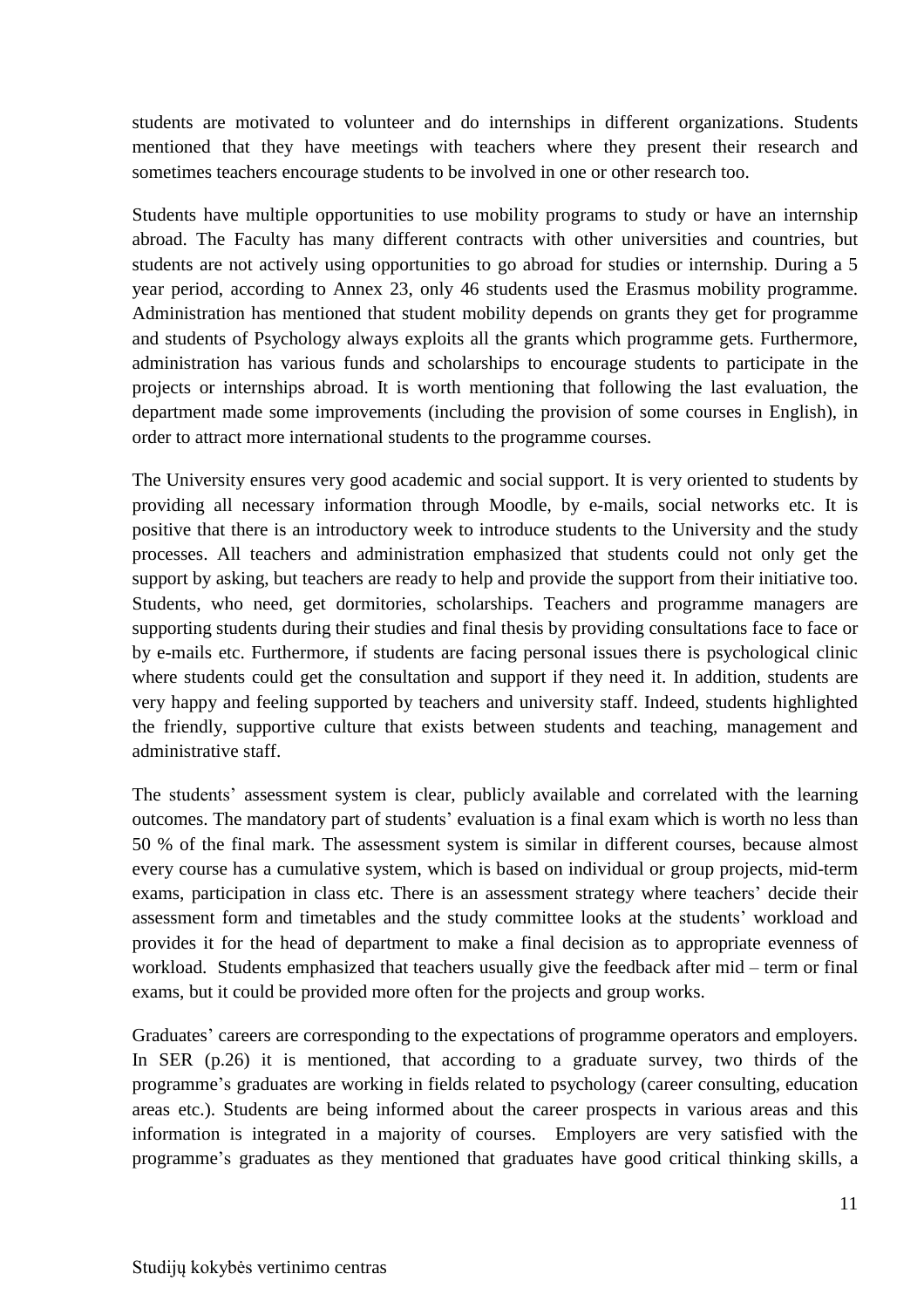broad mind-set, and good analytical and communication skills. Nevertheless, social partners also mentioned that students should get even more practical skills by volunteering or doing internships during summer time.

The programme corresponds to the state economic, social, cultural and future development need. It his highlighted in SER (p. 27) that psychologists are needed in various areas like social, health, education. Nevertheless, students are not seeing themselves working in public institutions, schools, because the payment is very low, so majority of them want to work in private sector, as, for instance, HR specialists, managers, career counsellors.

University ensures a fair learning environment by creating a socially fair environment for people with disabilities. The university infrastructure is suitable for students' with movement, eyesight or hearing disabilities. For example, in the library there is a special tool for students' who have sight disabilities. There is a fair examination and assessment system. The university has strict academic honesty and plagiarism procedures and students representative have many activities and campaigns in order to ensure academic honesty.

Students have opportunities to make official complaints, or appeals to the University. There is an official Faculty Plagiarism Prevention Committee, which is responsible for transparent students' projects, especially final thesis. Furthermore, students can appeal to the Dean of the Faculty about the marking of assessments. It is positive that most of the appeals were in student's favour (SER, p. 28).

## *2.6. Programme management*

The management of the programme and department is very clear and is set out in the SER. Key elements are the Study committee, Head of Department, Dean of Faculty and Faculty Council. The study committee takes responsibility for the content of the programme, with close involvement of social partners, to ensure the continued relevance of the curriculum.

The study committee consists of teaching staff, social partners and students and each of these participants have well-defined roles (set out in the SER and confirmed during meetings with the expert team). The Head of Department is ultimately responsible for allocating staff workloads, alongside other responsibilities, this seems appropriate, as this is informed by the work of the study programme committee. Everybody who participated in the meeting with expert team seemed clear about the management processes for the programme.

This relevance of the programme is supported by the very close involvement of social partners who participate in the programme committee. Many social partners are also alumni of the course and participate in the study programme committee and thesis defence committee.

All aspects of the programme are subject to regular review, which feeds back into the design and operation. Internal quality assurance processes are governed by university statutes and regulations (as set out in the SER). Programme review processes are set out in Section 6.3 of the SER and appear likely to be effective. As well as data on student attainment and progression, the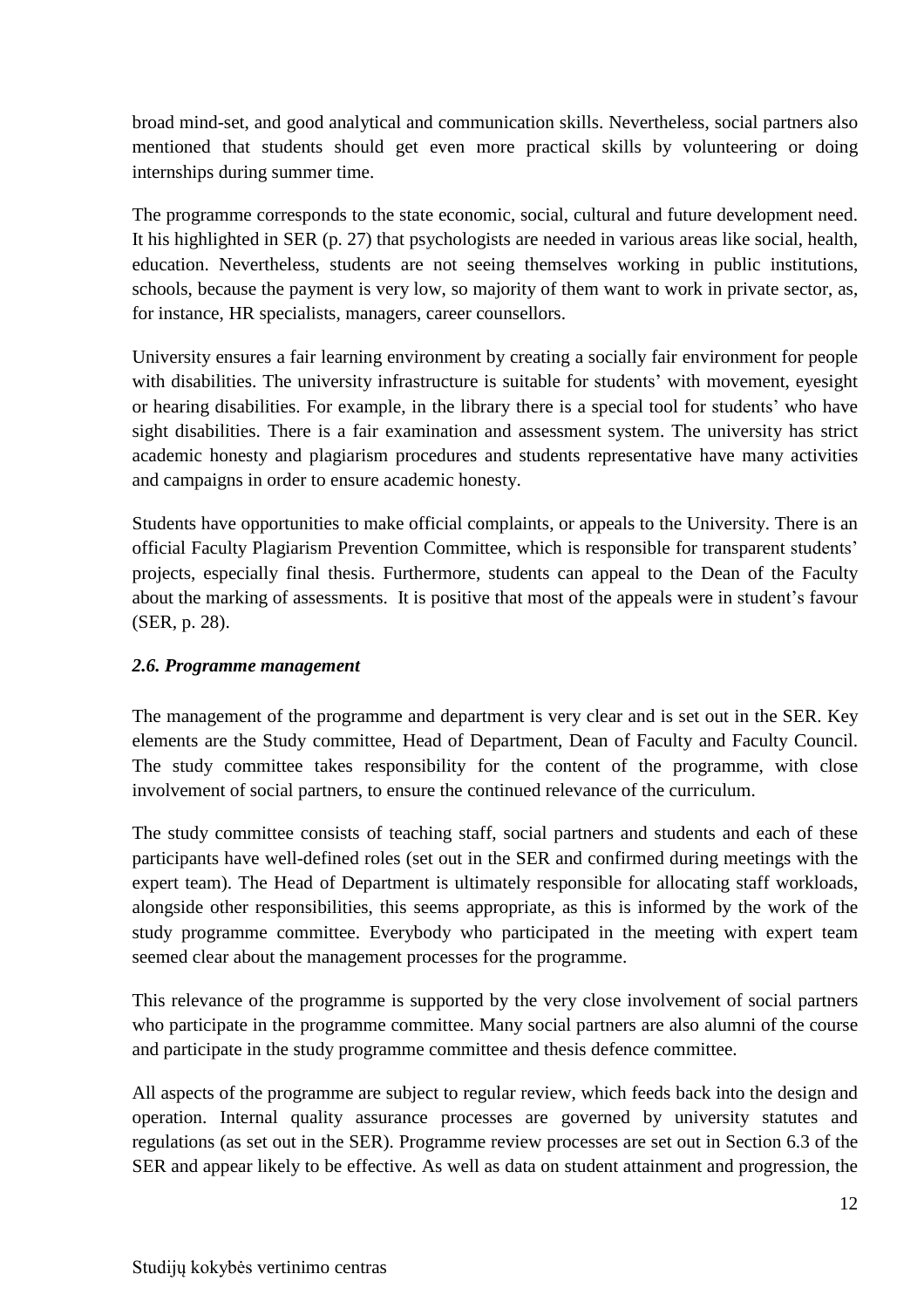content of the programme is reviewed regularly ensuring changes and improvements. All aspects of teaching, assessment and other matters are addressed through student surveys at the end of each semester. Broader surveys of teachers, students and social partners are also undertaken periodically, with more detailed review of all aspects of the programme every three years. In general the Department seems very open to feedback and input from both students and social partners – this was commented on favourably by both groups – and both current and past students praised the approachability and helpfulness of staff, although some alumni said they were unsure how their feedback during the course had been acted on  $-$  this is something that could be addressed in future. Worth mentioning is that students are encouraged to organise the gathering of feedback without involvement from staff or administrators. Social partners are members of the Programme Committee and able to contribute to discussion over changes in the programme – this is something that could be commended.

It seems clear that the outcomes of internal and external evaluations are taken into account, primarily through discussion at study committee (which, as noted above, includes a range of stakeholders), and feed into renewal of the programme. Social partners commented on the increasing sophistication of statistical analysis of data collected.

It appears to be the case, from comments received from all stakeholders, that internal quality processes are both efficient and effective: for example social partners commented that the Department regularly reaches out and consults them on proposed changes and developments.

Information about the programme is readily available in publicly-accessible documents and on university and Faculty websites, Facebook and on the government AIKOS website.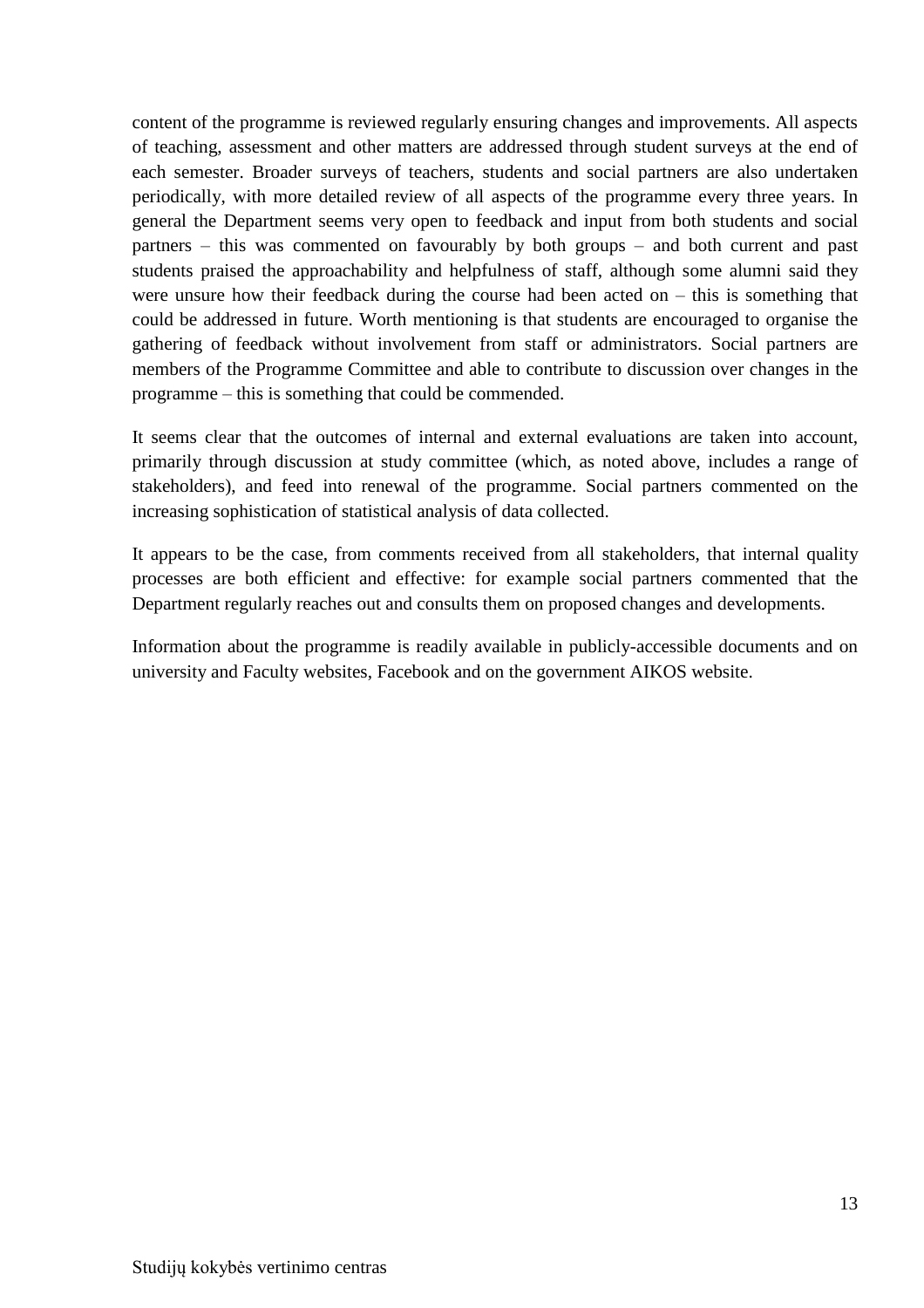#### **III. RECOMMENDATIONS\***

1. The staff should be supported to publish more not only at the local but also at the international level. The h-index suggests that there is a need to invest more efforts in supporting faculty staff to pursue high quality research and increase the visibility of their work by publishing in international journals and presenting their work more at international conferences.

2. Students could be more encouraged to volunteer to gain practical skills. It was mentioned by social partners that students should get more practical skills by volunteering or doing internships during summer time. The voluntary work later could be qualified as an internship.

3. The reading lists for all modules should be updated, so that the majority of sources are recent (that is, within the last five years). On a similar point, sufficient copies of the most recent edition of key textbooks should be available in the library.

4. A standard system could be introduced for ensuring the currency of reading lists - this could be done working with library staff.

5. Report back to students on how feedback gathered has been addressed to improve the programme. During the meetings it was noticed that sometimes it's not clear how students' feedback during the course had been acted on – this could be addressed in future.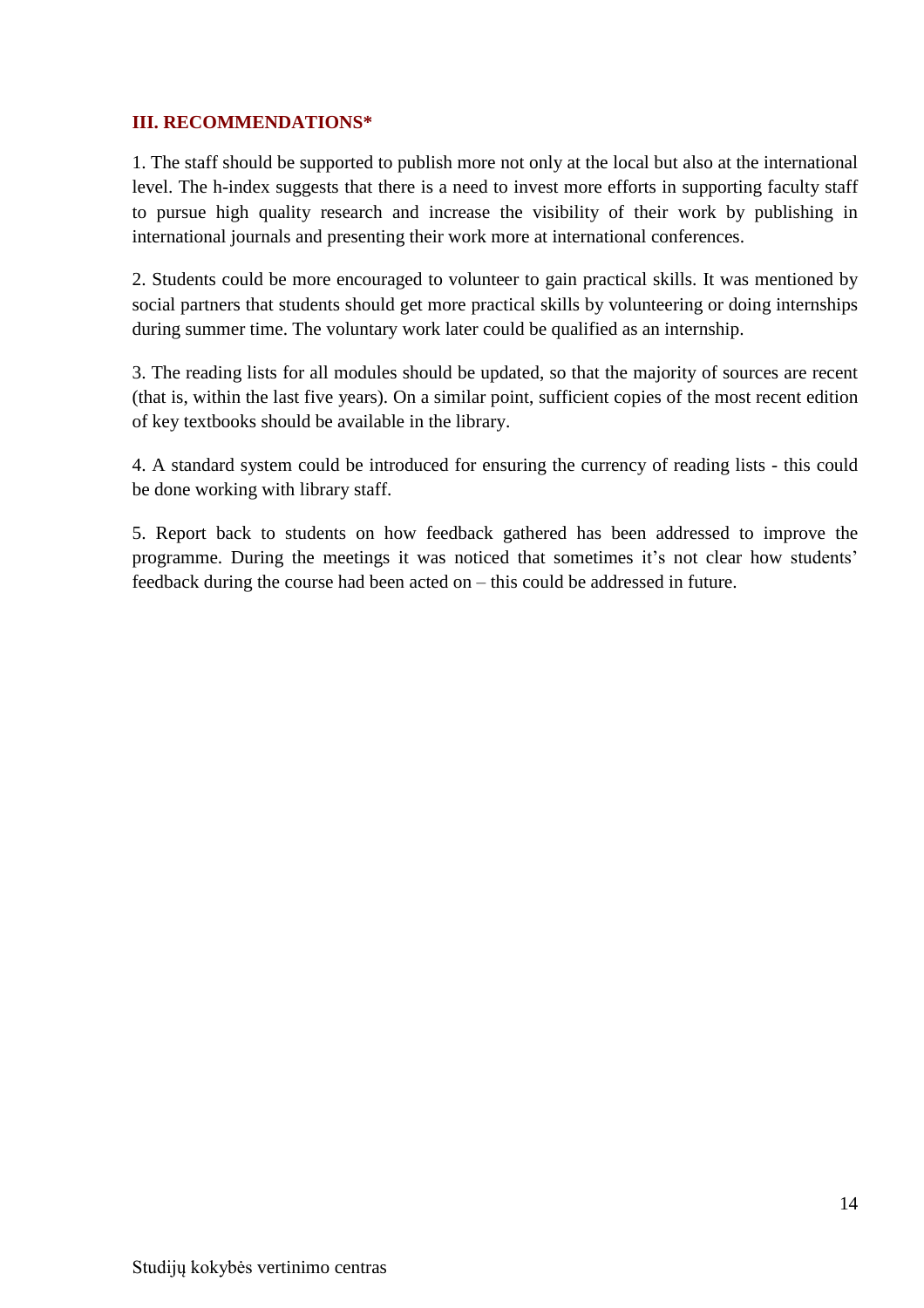#### **IV. SUMMARY**

Programme aims and learning outcomes are well-defined and publicly accessible. They are also linked to the needs of the country and the labour market. The learning outcomes cover the expected subject content of a first cycle Psychology degree. They are entirely consistent with the overall mission and strategy of the university too.

In summary, the Programme curriculum is appropriate and well balanced across the four years of the programme, and each subject (module) has been aligned to the Programme Learning Outcomes. As well as core subjects in psychology, students select from an impressive range of optional modules, and a series of practicums with clear goals and learning outcomes. There is evidence of a well-functioning Programme Committee, and of regular reviews of the curriculum, focusing on content, credit distribution and the overall assessment strategy.

The number of staff members and their qualifications are sufficient to achieve the Programme aims and learning outcomes. The university encourages the professional development of the psychology staff. The staff participates actively in programs for professional development. However, the staff should be supported to publish more not only at the local but also at the international level. There is a need to invest more efforts in supporting faculty staff to pursue high quality research and increase the visibility of their work.

VMU building is fully adjusted for the disabled people: equipped with ramps for wheelchairs, a specially designed WC, the doors are widened, specialised tables and chairs are provided, etc. There is enough space for students' and teachers' individual and group work. Students can choose the practice location corresponding to their interests, needs and convenience.

Organization of the study process in this programme also support systems for students and relationship with them, are the key positive aspects for successful achievement of programme outcomes. Students are active and university has a very good relationship with alumni of the programme which helps for programme managers to organize quite big number of events with the alumni or internship places for students.

Programme management is clear and involves social partners as members of the study committee. Quality assurance processes are well-established and the content of the programme is regularly reviewed. Surveys of teachers, students and social partners are undertaken periodically. The Department seems very open to feedback, although it was mentioned that students were unsure how their feedback during the course had been acted on.